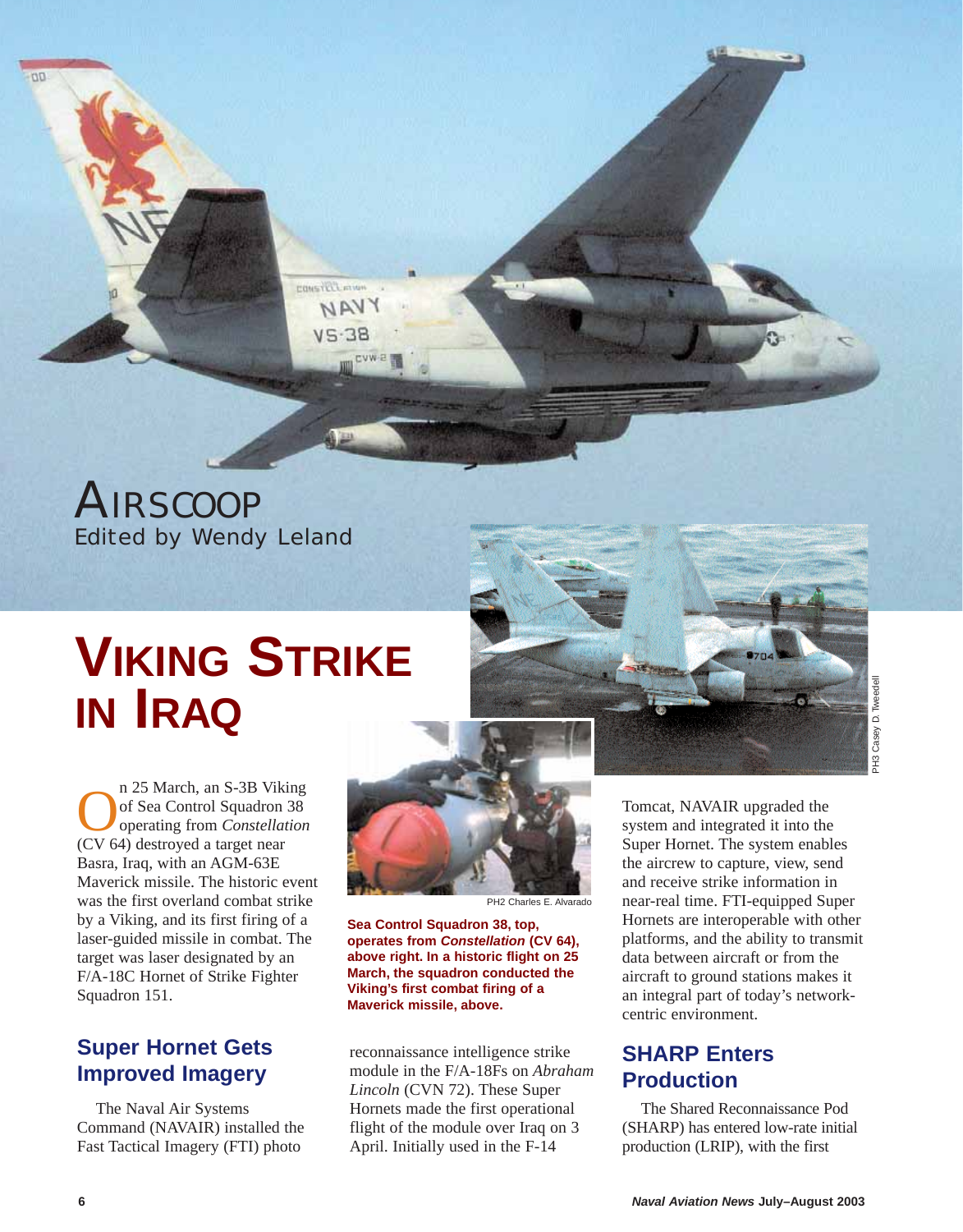**The six amphibious assault ships of Task Force 51 steam together in the Arabian Gulf on 20 April, illustrating the first deployment of six largedeck amphibious ships from both the East and West coasts to the same area of operations. Led by the flagship** *Tarawa* **(LHA 1), the ships are, left to right,** *Bonhomme Richard* **(LHD 6),** *Kearsarge* **(LHD 3),** *Bataan* **(LHD 5),** *Saipan* **(LHA 2) and** *Boxer* **(LHD 4).**



LRIP pod delivered to the Navy on 2 April. The SHARP pod on board the F/A-18 Hornet will replace the current carrier air wing tactical reconnaissance capability provided by the F-14 Tomcat's Tactical Air Reconnaissance Pod System. An initial contract for eight pods will provide two additional squadrons with SHARP capability. As F-14 squadrons are transitioned to the F/A-

18F Super Hornet, each squadron will be outfitted with four SHARP pods.

#### **For the Record**

In February, a Naval Air Systems Command team modified all forward-deployed F-14 Tomcats to carry the **Joint Direct Attack Munition.**

On 27 March, the Navy ordered a seventh Boeing **C-40A Clipper.** 

Flight testing of the **X-31 thrustvectoring aircraft** at NAS Patuxent River, Md., was completed on 29 April. The final testing phase demonstrated the aircraft's ability to conduct thrust-vectored landings at up to 24 degrees angle of attack using a computer-controlled automatic pilot system and giving Same Carlson<br>
Baragain<br>
Baragain<br>
Baragain<br>
Darcy Phility to<br>
Dames Darcy<br>
James Darcy

James Darcy

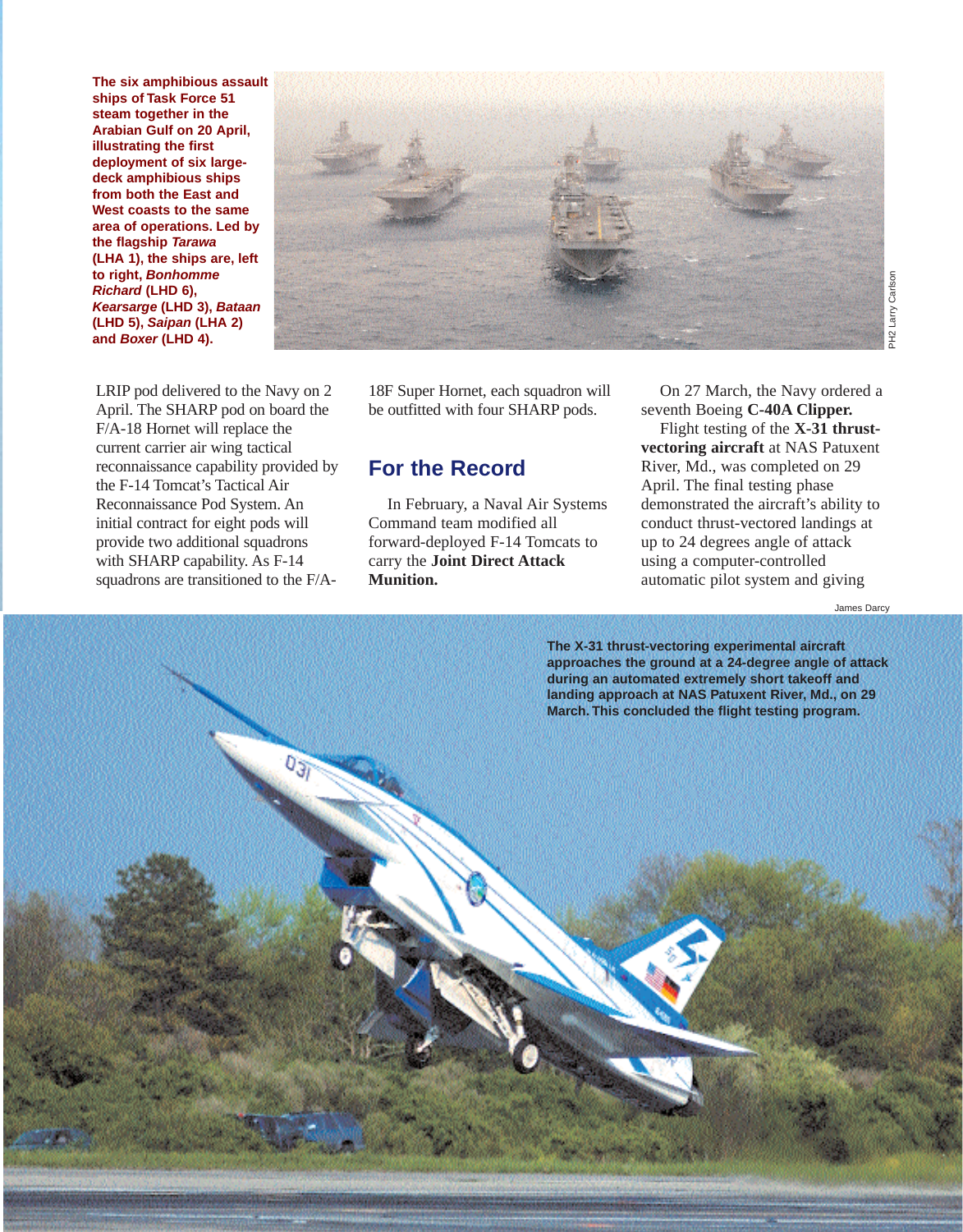

significant reductions in touchdown speeds.

On 6 May, the **H-1 upgrade** program surpassed its 1,000th flight hour.

When *Bataan* **(LHD 5)** deployed with Amphibious Task Force East to the Arabian Gulf in support of Operation Iraqi Freedom, her aircraft complement consisted entirely of AV-8B Harrier IIs. This marked her first deployment as a designated "Harrier carrier."

Developmental testing of the **Improved Capability Modification III** upgrade for the EA-6B Prowler concluded in April. Fleet introduction of the upgraded weapon system is planned for early 2005.

#### **Mishaps**

On 21 March, a CH-46E Sea Knight of Marine Medium Helicopter Squadron 268 crashed in **Above, a Royal Air Force Nimrod R1 lands at NAS Patuxent River, Md. Air Test and Evaluation Squadron 23 hosted the aircraft and provided maintenance support during two weeks of testing of an automated electronic warfare collection system, which concluded on 4 May. Right, PCU** *Ronald Reagan* **(CVN 76) conducts high-speed maneuvering tests in the Virginia Capes in May.**

Kuwait, killing 4 aircrew members and 8 passengers.

A UH-1N "Huey" of Marine Medium Helicopter Squadron 169 crashed in Iraq on 30 March, with three fatalities.

The aircrew of an S-3B Viking of Sea Control Squadron 38 was recovered after the plane went over the edge following landing on board *Constellation* (CV 64) in the Arabian Gulf on 1 April. The pilot of an AV-8B Harrier II

assigned to Marine Medium

### LAST ACTIVE SKYHAWK TAKES OFF



PH3 Landon Mason

**Left, Airman Carrie Bradshaw exchanges salutes with Cdr. Tom McDonough, CO of Fleet Composite Squadron 8, as the last active Navy TA-4 Skyhawk prepares to depart from NS Roosevelt Roads, P.R., on 30 April. The jet was donated to the Glen Martin Aviation Museum in Baltimore, Md.**



Helicopter Squadron 263 was recovered after crashing in the Arabian Gulf during operations from *Nassau* (LHA 4) on 1 April.

The aircrew of an F-14A Tomcat of Fighter Squadron 154 ejected and was rescued following in-flight mechanical problems over Iraq on 1 April.

On 8 April, an HH-60H and UH-60A of Helicopter Combat Support Squadron 5 suffered Class A damage when one helo struck the ground where the other was parked during operations at an undisclosed location.

The pilot of an F-5E Tiger II of Fighter Squadron Composite 13 was killed in a crash at NAS Fallon, Nev., on 18 April.

On 29 April, an E-2C Hawkeye of Carrier Airborne Early Warning Squadron 112 was damaged when its starboard main mount collapsed following an arrested landing at Andersen AFB, Guam.

An HH-1N "Huey" assigned to NAS Fallon, Nev., was damaged in a crash landing there on 1 May.